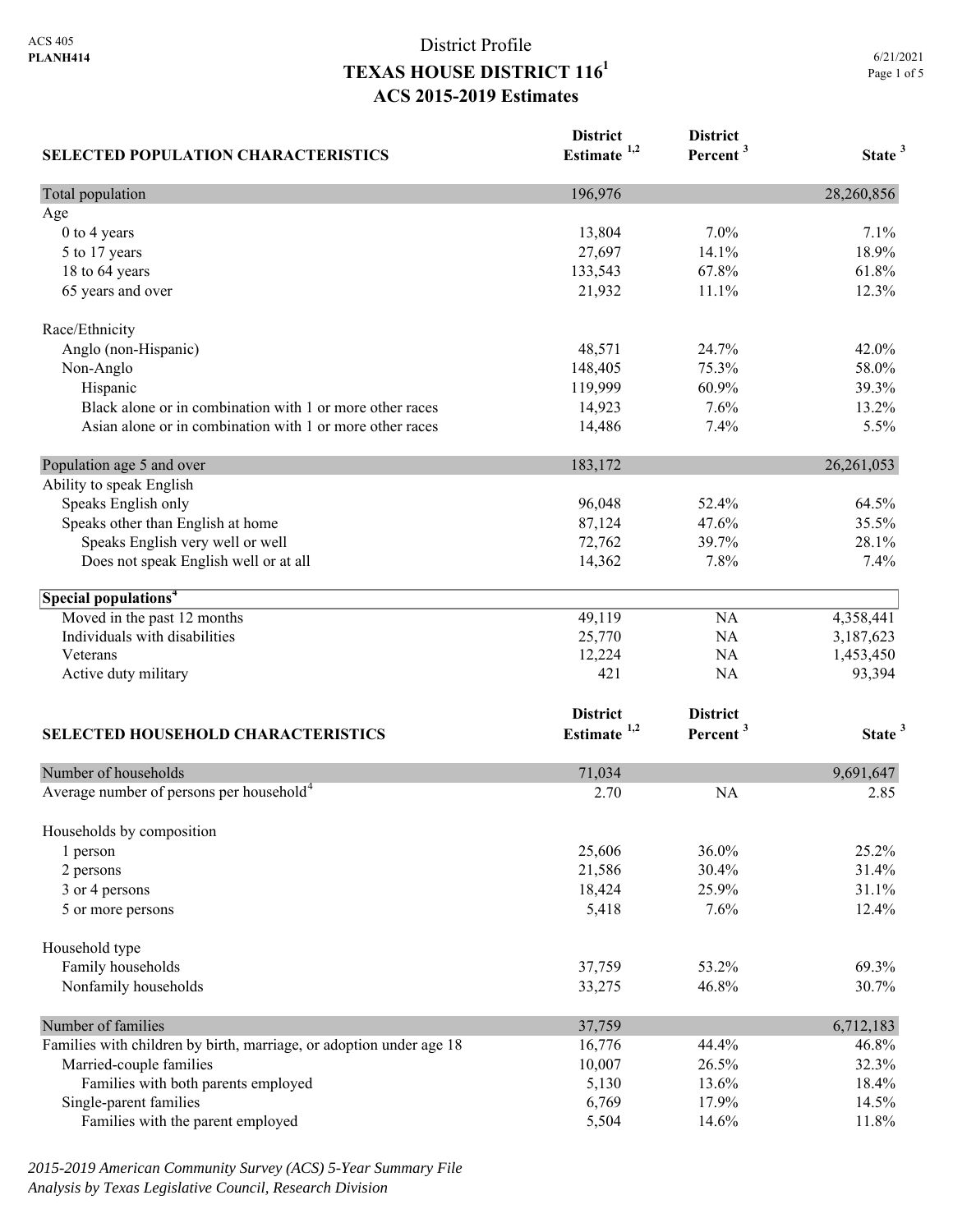| <b>SELECTED EDUCATION CHARACTERISTICS</b>                                | <b>District</b><br>Estimate <sup>1,2</sup> | <b>District</b><br>Percent <sup>3</sup> | State <sup>3</sup> |
|--------------------------------------------------------------------------|--------------------------------------------|-----------------------------------------|--------------------|
| Population age 3 and over enrolled in school                             | 56,148                                     |                                         | 7,681,758          |
| School status                                                            |                                            |                                         |                    |
| In preschool (public and private)                                        | 2,646                                      | 4.7%                                    | $6.0\%$            |
| In kindergarten, elementary, middle, or high school (public and private) | 28,272                                     | 50.4%                                   | 69.8%              |
| In preschool through 12th grade (public only)                            | 28,070                                     | 50.0%                                   | 68.8%              |
| In college, graduate, or professional school                             | 25,230                                     | 44.9%                                   | 24.3%              |
| Population age 25 and over                                               | 125,801                                    |                                         | 18, 131, 554       |
| <b>Educational</b> attainment                                            |                                            |                                         |                    |
| Bachelor's degree or higher                                              | 36,694                                     | 29.2%                                   | 29.9%              |
| Less than high school graduate                                           | 20,611                                     | 16.4%                                   | 16.3%              |
|                                                                          | <b>District</b>                            | <b>District</b>                         |                    |
| <b>SELECTED LABOR CHARACTERISTICS</b>                                    | Estimate $1,2$                             | Percent <sup>3</sup>                    | State <sup>3</sup> |
| Civilian employed population age 16 and over                             | 98,920                                     |                                         | 13,253,631         |
| Civilian employment sector                                               |                                            |                                         |                    |
| Private sector                                                           | 82,482                                     | 83.4%                                   | 80.1%              |
| Government sector                                                        | 11,469                                     | 11.6%                                   | 13.0%              |
| Self-employed                                                            | 4,762                                      | 4.8%                                    | 6.7%               |
| Industry for civilian employed population                                |                                            |                                         |                    |
| Agriculture, forestry, fishing, hunting, and mining                      | 616                                        | 0.6%                                    | $3.0\%$            |
| Construction                                                             | 7,258                                      | 7.3%                                    | 8.6%               |
| Manufacturing                                                            | 3,935                                      | 4.0%                                    | 8.5%               |
| Wholesale trade                                                          | 1,434                                      | 1.4%                                    | 2.9%               |
| Retail trade                                                             | 12,744                                     | 12.9%                                   | 11.4%              |
| Transportation and warehousing and utilities                             | 4,115                                      | 4.2%                                    | 5.9%               |
| Information                                                              | 1,396                                      | 1.4%                                    | 1.7%               |
| Finance and insurance, and real estate and rental and leasing            | 8,627                                      | 8.7%                                    | 6.7%               |
| Professional, scientific, management, administrative, and waste mgmt.    | 13,358                                     | 13.5%                                   | 11.5%              |
| Educational services and health care and social assistance               | 24,074                                     | 24.3%                                   | 21.6%              |
| Arts, entertainment, recreation, accommodation, and food services        | 13,903                                     | 14.1%                                   | 9.2%               |
| Other services, except public administration                             | 4,325                                      | 4.4%                                    | 5.2%               |
| Public administration                                                    | 3,135                                      | 3.2%                                    | 4.0%               |
| Population age 16 to 64                                                  | 137,787                                    |                                         | 18,273,711         |
| Worked at all in the past 12 months                                      | 103,942                                    | 75.4%                                   | 75.4%              |
| Worked 50-52 weeks                                                       | 80,389                                     | 58.3%                                   | 59.0%              |
| Usually worked 35 or more hours per week                                 | 69,530                                     | 50.5%                                   | 52.2%              |
| Usually worked less than 35 hours per week                               | 10,859                                     | 7.9%                                    | 6.8%               |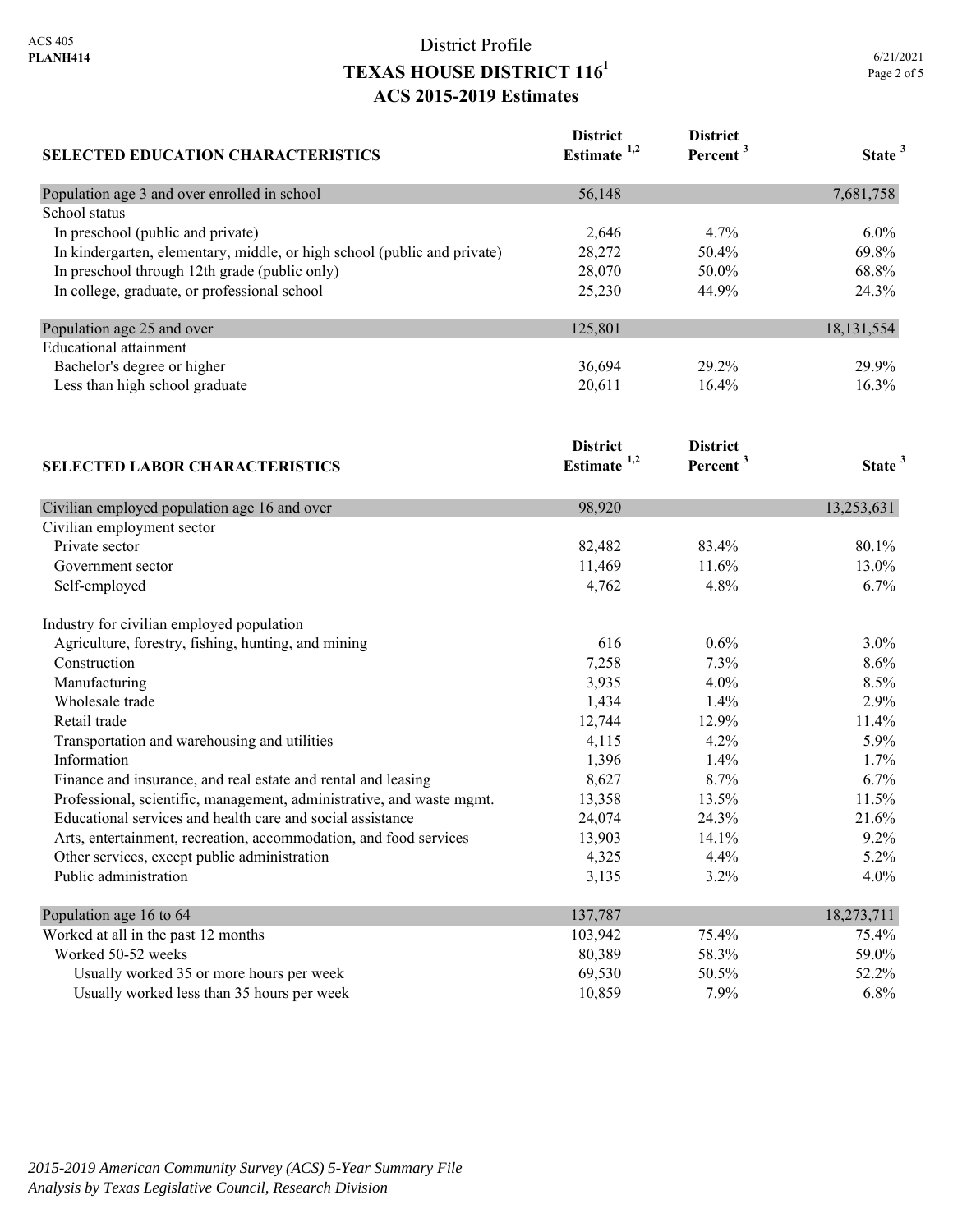| <b>SELECTED LABOR CHARACTERISTICS (continued)</b>               | <b>District</b><br>Estimate $1,2$ | <b>District</b><br>Percent <sup>3</sup> | State <sup>3</sup> |
|-----------------------------------------------------------------|-----------------------------------|-----------------------------------------|--------------------|
| Workers age 16 and over                                         | 98,014                            |                                         | 13,115,511         |
| Means of transportation to work                                 |                                   |                                         |                    |
| Public transportation                                           | 3,269                             | 3.3%                                    | 1.4%               |
| Private vehicle                                                 | 86,061                            | 87.8%                                   | 90.5%              |
| Walk / bicycle / motorcycle                                     | 3,565                             | 3.6%                                    | 1.9%               |
| Taxi / other means                                              | 1,347                             | 1.4%                                    | 1.2%               |
| Worked at home                                                  | 3,772                             | 3.8%                                    | 5.0%               |
| Travel time to work <sup>5</sup>                                |                                   |                                         |                    |
| Less than 15 minutes                                            | 24,631                            | 25.1%                                   | 23.6%              |
| 15 minutes to 29 minutes                                        | 43,690                            | 44.6%                                   | 34.2%              |
| 30 minutes to 44 minutes                                        | 18,262                            | 18.6%                                   | 20.8%              |
| 45 minutes to 59 minutes                                        | 3,778                             | 3.9%                                    | 8.3%               |
| 60 minutes or more                                              | 3,881                             | 4.0%                                    | 8.1%               |
|                                                                 | <b>District</b>                   | <b>District</b>                         |                    |
| <b>SELECTED INCOME CHARACTERISTICS</b>                          | Estimate $1,2$                    | Percent <sup>3</sup>                    | State <sup>3</sup> |
| Persons in poverty <sup>6</sup>                                 | 41,286                            | 21.5%                                   | 14.7%              |
| Per capita income <sup>4</sup>                                  | \$24,675                          | NA                                      | \$31,277           |
| Number of households                                            | 71,034                            |                                         | 9,691,647          |
| Annual household income                                         |                                   |                                         |                    |
| Less than \$10,000                                              | 7,454                             | 10.5%                                   | 6.1%               |
| \$10,000 to \$24,999                                            | 12,081                            | 17.0%                                   | 12.9%              |
| \$25,000 to \$49,999                                            | 18,493                            | 26.0%                                   | 21.8%              |
| \$50,000 to \$99,999                                            | 21,456                            | 30.2%                                   | 30.1%              |
| \$100,000 to \$199,999                                          | 9,775                             | 13.8%                                   | 21.7%              |
| \$200,000 and over                                              | 1,775                             | 2.5%                                    | 7.4%               |
| Households with social security income                          | 16,572                            | 23.3%                                   | 25.6%              |
| Households with supplemental security income (SSI)              | 3,873                             | 5.5%                                    | 4.7%               |
| Households with public assistance income'                       | 1,184                             | 1.7%                                    | 1.4%               |
| Households that received food stamps/SNAP in the past 12 months | 9,389                             | 13.2%                                   | 11.8%              |
| Number of families living in poverty                            | 5,891                             |                                         | 759,269            |
| With related children under age 18                              | 4,298                             | 73.0%                                   | 77.1%              |
| Married couple families                                         | 1,559                             | 26.5%                                   | 26.2%              |
| Single-parent families                                          | 2,739                             | 46.5%                                   | 50.9%              |
| Female head of household                                        | 2,425                             | 41.2%                                   | 44.4%              |
| Male head of household                                          | 314                               | 5.3%                                    | 6.4%               |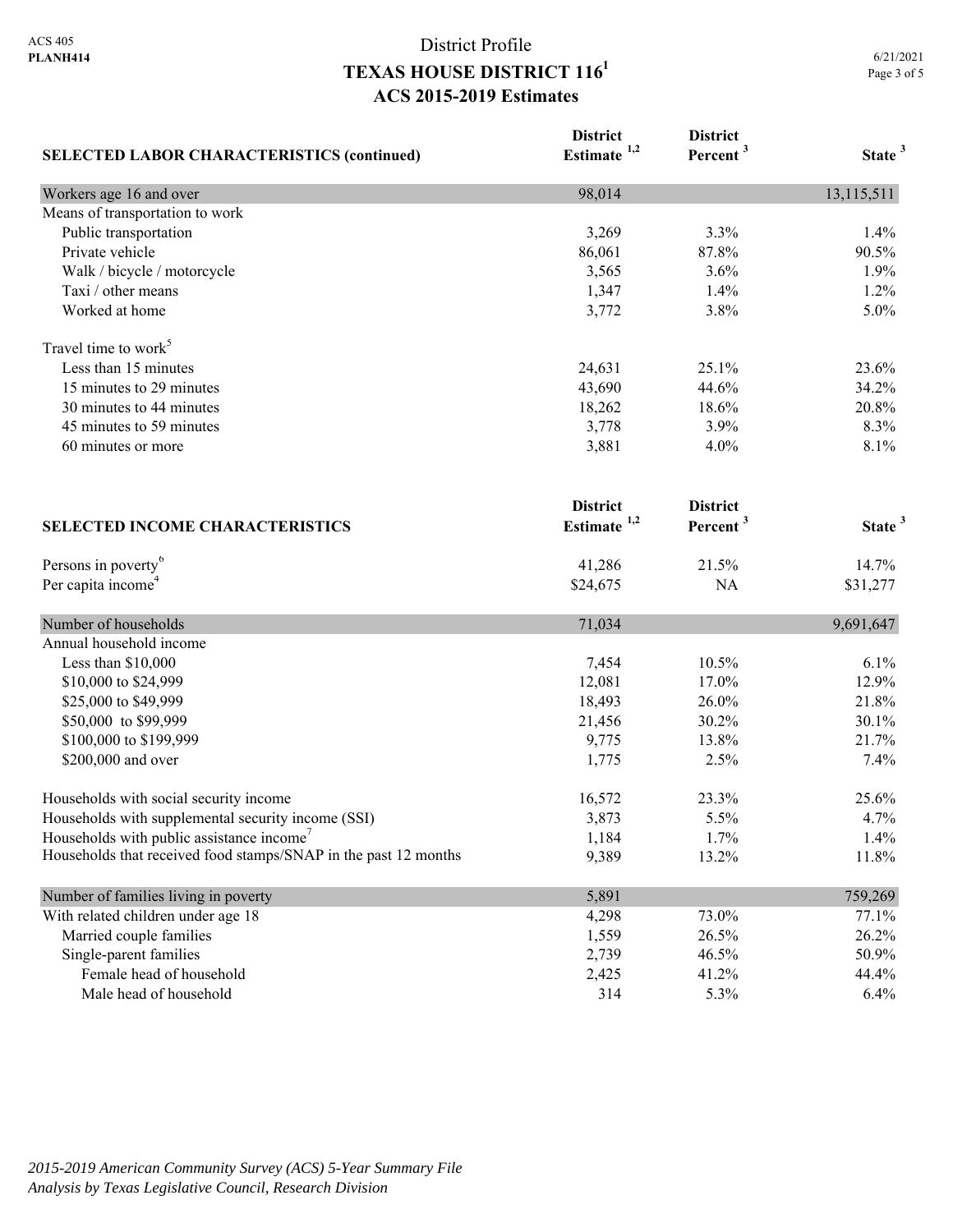**District** 

**District** 

6/21/2021 Page 4 of 5

| <b>SELECTED HOUSING CHARACTERISTICS</b>                                             | Estimate $1,2$ | Percent <sup>3</sup> | State <sup>3</sup> |
|-------------------------------------------------------------------------------------|----------------|----------------------|--------------------|
| Number of housing units                                                             | 79,971         |                      | 10,937,026         |
| Age of housing                                                                      |                |                      |                    |
| Built in 2010 or later                                                              | 6,410          | 8.0%                 | 10.4%              |
| Built between 2000 and 2009                                                         | 9,444          | 11.8%                | 19.3%              |
| Built between 1990 and 1999                                                         | 10,472         | 13.1%                | 15.2%              |
| Built between 1970 and 1989                                                         | 29,615         | 37.0%                | 31.4%              |
| Built before 1970                                                                   | 24,030         | 30.0%                | 23.7%              |
| Occupancy status                                                                    |                |                      |                    |
| Owner-occupied                                                                      | 26,085         | 32.6%                | 54.9%              |
| Renter-occupied                                                                     | 44,949         | 56.2%                | 33.7%              |
| Vacant                                                                              | 8,937          | 11.2%                | 11.4%              |
| Median gross rent (contract rent plus estimated utility and fuel cost) <sup>4</sup> | \$990          | NA                   | \$1,045            |
| Median value of owner-occupied housing units <sup>4</sup>                           | \$146,700      | NA                   | \$172,500          |
| Number of owner-occupied housing units                                              | 26,085         |                      | 6,004,802          |
| Value of owner-occupied housing                                                     |                |                      |                    |
| Less than \$50,000                                                                  | 1,841          | 7.1%                 | 8.9%               |
| \$50,000 to \$99,999                                                                | 5,483          | 21.0%                | 16.5%              |
| \$100,000 to \$199,999                                                              | 12,117         | 46.5%                | 32.2%              |
| \$200,000 to \$499,999                                                              | 6,226          | 23.9%                | 34.8%              |
| \$500,000 and above                                                                 | 418            | 1.6%                 | 7.6%               |
| Selected monthly owner costs as a percentage of household income <sup>8</sup>       |                |                      |                    |
| 35 percent or more                                                                  | 3,813          | 14.6%                | 15.3%              |
| 20 to 34.9 percent                                                                  | 5,873          | 22.5%                | 24.9%              |
| Less than 20 percent                                                                | 16,021         | 61.4%                | 59.0%              |
| Vehicles available in owner-occupied housing units                                  |                |                      |                    |
| No vehicle                                                                          | 917            | 3.5%                 | 2.1%               |
| One or more vehicles                                                                | 25,168         | 96.5%                | 97.9%              |
| Number of renter-occupied housing units                                             | 44,949         |                      | 3,686,845          |
| Gross rent <sup>9</sup>                                                             |                |                      |                    |
| Less than \$500                                                                     | 2,521          | 5.6%                 | 6.2%               |
| \$500 to \$749                                                                      | 6,166          | 13.7%                | 13.4%              |
| \$750 to \$999                                                                      | 13,717         | 30.5%                | 24.2%              |
| \$1,000 to \$1,249                                                                  | 10,549         | 23.5%                | 20.7%              |
| \$1,250 and above                                                                   | 10,720         | 23.8%                | 30.5%              |
| Gross rent as a percentage of household income <sup>8</sup>                         |                |                      |                    |
| 35 percent or more                                                                  | 17,691         | 39.4%                | 35.9%              |
| 20 to 34.9 percent                                                                  | 13,279         | 29.5%                | 32.1%              |
| Less than 20 percent                                                                | 11,152         | 24.8%                | 24.9%              |
| Vehicles available in renter-occupied housing units                                 |                |                      |                    |
| No vehicle                                                                          | 6,188          | 13.8%                | 10.5%              |
| One or more vehicles                                                                | 38,761         | 86.2%                | 89.5%              |